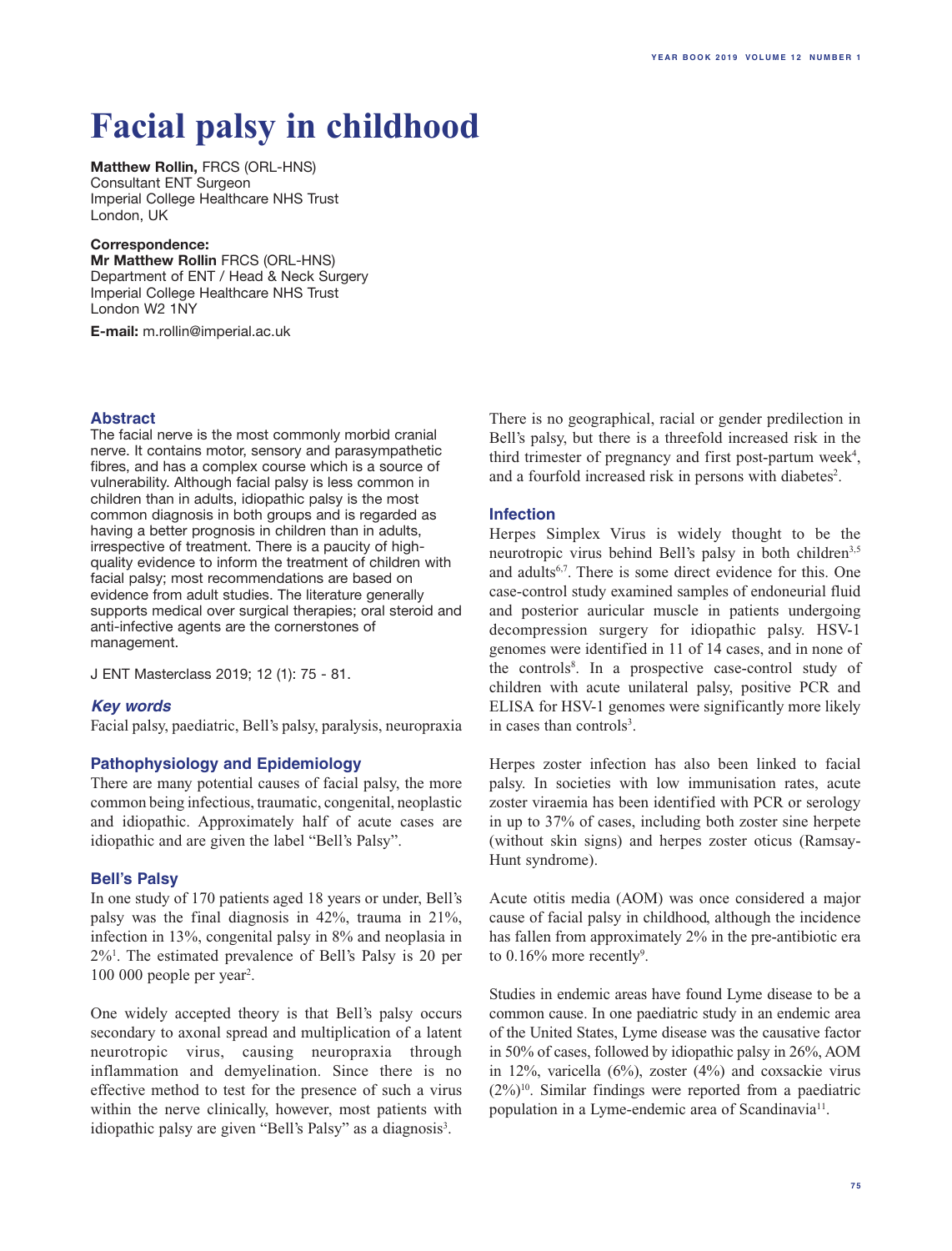Lyme disease is infection with bacteria of the genus Borrelia – typically Borrelia burgdorferi. The vector is a tick (genus Ixodes, usually in nymphal form). In Europe, Ixodes ricinus (the castor bean tick) is the usual culprit, and transmits the infection more rapidly than Ixodes scapularis, the typical North American vector. The disease is not known to be transmissible between people, via other animal vectors, or through faeco-oral routes.

Facial palsy may be the only symptom of Lyme disease<sup>12</sup>, can be unilateral or bilateral, and usually resolves within eight weeks if the underlying infection is treated<sup>13</sup>. It is the most common cranial neuropathy in Lyme meningitis<sup>14,15</sup>, but can occur secondary to Lyme disease without meningeal involvement. One theory is that this relates to direct invasion of the nerve trunk by Borrelia; however, evidence is weak, comprising retrospective studies showing that a high percentage of children with confirmed neuroborreliosis and unilateral palsy had an ipsilateral source such as a tick bite in the head  $\&$  neck region<sup>11,16</sup>.

HIV infection rarely causes facial palsy in children directly, although where it does, it typically occurs during the seroconversion illness<sup>17</sup>. Where HIV infection leads to reduced cellular immunity, other opportunistic infections may result in palsy<sup>18</sup>.

In areas without access to vaccination programmes, compression from mumps parotitis may be a common cause<sup>19</sup>.

Other infections which have been linked to onset of facial palsy in children include CMV, EBV, adenovirus, rubella, mumps, influenza B, coxsackie virus and Rickettsia (Mediterranean spotted fever) $19,20,21$ . Palsy in the presence of purulent otorrhoea unresponsive to typical antibiotic therapy raises the possibility of tuberculosis $22,23$ .

## **Congenital**

Congenital facial palsy may in reality be traumatic and perinatally acquired. The facial nerve position relative to the infant mastoid, the mandibular angle and the maternal sacrum increase its vulnerability during birth; instrumental delivery compounds the problem. The incidence is 1.8 per 1000 live births, and risk factors include large head size (birth weight greater than 3500g), forceps-assisted delivery and prematurity<sup>24,25</sup>.

True congenital palsy can occur in isolation, but is commonly associated with multiple cranial nerve palsies, and multisystem dysmorphia. It can occur secondary to branchial arch development sequence disorders<sup>26</sup>. Two genetic loci for developmentally-derived congenital palsy have been identified, designated hereditary congenital facial paresis 1 (chromosome 3q21–22) and 2 (chromosome  $10q21.3-22.1$ <sup>27,28,29</sup>.

Möbius (Moebius) syndrome typically comprises unilateral or bilateral congenital facial and abducens palsy, although cranial nerves III, IV, V and VIII can also be affected $30,31$ . Anatomical analysis has shown hypoplasia of associated brainstem nuclei and nerves<sup>32</sup>. Up to one third of affected individuals have associated intellectual problems and/or autism33. Genetic linkage analysis points to a locus at 13q12.2–13, although distinct causative genes have yet to be identified34,35. It is possible that Möbius and the other facial paresis syndromes overlap and share common aetiology.

Goldenhar syndrome (oculo-auriculo-vertebral dysplasia) is a group of congenital anomalies affecting structures arising from the first and second branchial arches. Congenital facial paralysis is notable in more severe forms $36$ .

Congenital Asymmetric Crying Facies is caused by unilateral agenesis or hypoplasia of the depressor anguli oris. 45% of cases are associated with developmental anomalies in other systems<sup>37</sup>.

Facial palsy has been noted in 38% of patients with CHARGE syndrome<sup>38</sup>, and some reports detail patients with an aberrant facial nerve course, complicating cochlear implantation<sup>39</sup>.

## **Trauma**

The greater superficial petrosal nerve tethers the geniculate ganglion, leaving the tympanic and mastoid segments of the facial nerve susceptible to shearing forces during sudden head movements, particularly deceleration injures. Despite this, the rate of palsy in paediatric temporal bone fractures is low. One study of children up to 14 years of age found facial weakness in  $3\%$  of 72 fractures<sup>40</sup>.

## **Neoplasia**

Neoplasia in childhood is thankfully rare. The two most common causes of malignancy-associated facial palsy are infiltration of the temporal bone by leukaemia<sup>41,42</sup>, and rhabdomyosarcoma43,44,45. Neoplasia of the facial nerve is rare in childhood.

## **Other aetiologies**

Cholesteatoma should be considered if the onset of palsy is gradual. Tympanic membrane examination will often reveal the diagnosis, but congenital cholesteatoma can present with neurological or hearing impairment before the tympanic membrane is involved<sup>2</sup>.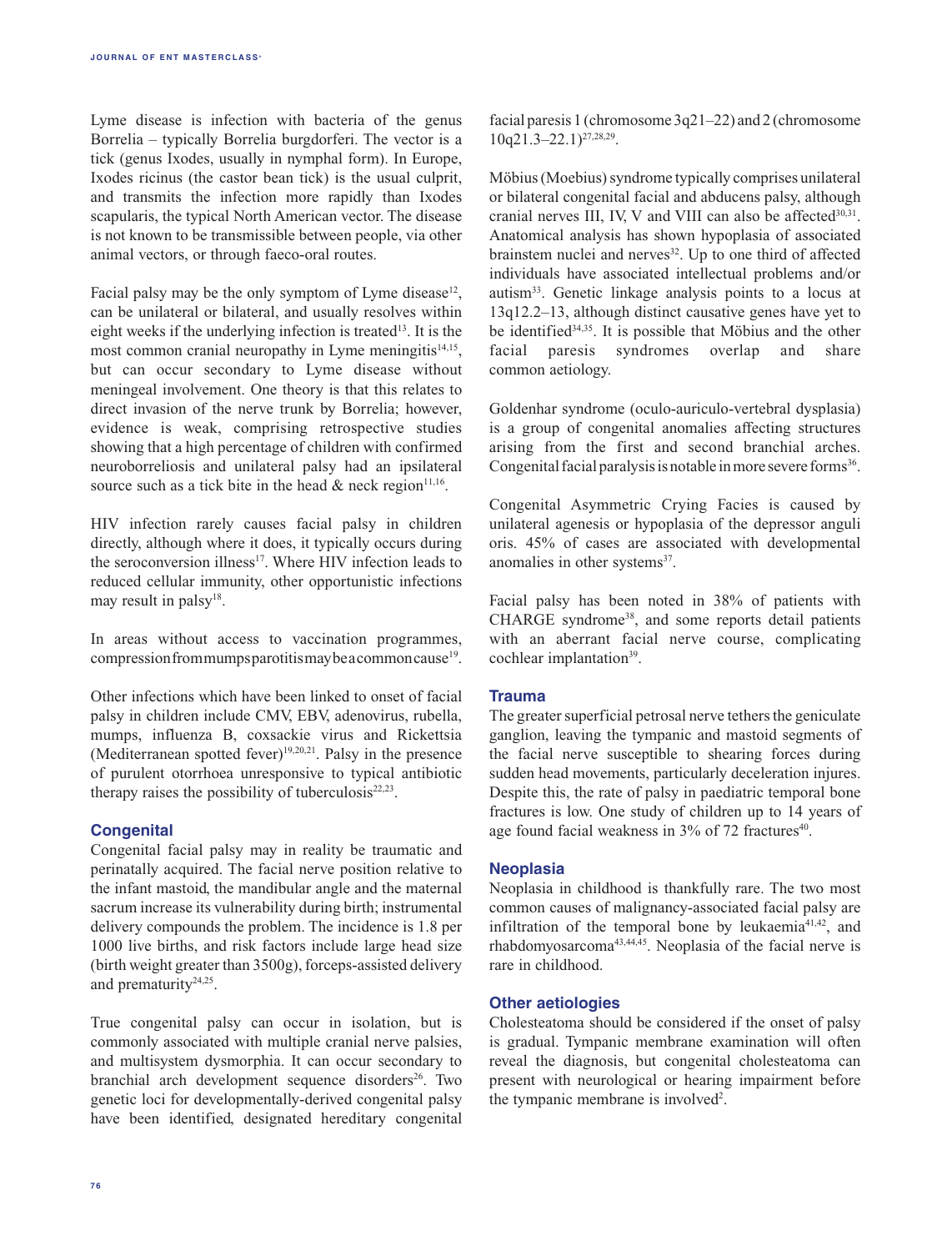Melkersson-Rosenthal syndrome classically comprises facial paralysis, episodic facial swelling and a fissured tongue; although the majority of cases are "atypical" forms, without one component of the triad. Onset is typically in adolescence, with recurrent episodes of facial paralysis thereafter<sup>46</sup>. Although one report noted presence of perivascular granulomas in oedematous tissues $47$ , the cause is unknown and treatment therefore controversial.

Neurosarcoidosis and Guillain-Barre syndrome have been linked with subacute bilateral facial palsy in children<sup>48</sup>. Palsy has been reported as part of an otological presentation of granulomatosis with polyangiitis (GPA)<sup>49</sup>. It has also been linked with severe systemic hypertension of childhood and adolescence, particularly in combination with headache, altered conscious level, vomiting, convulsions or other focal neurology<sup>50,51,52</sup>.

# **Diagnosis**

The history should cover onset, rate of deterioration, associated symptoms such as taste sensation, hyperacusis and headache, ear discharge, recent infections or illnesses, tick bites and recreation in woodlands, and HIV risk factors.

Relevant past medical history includes diabetes mellitus or other immune-modifying diseases, history of chronic ear disease, and immunisation history.

Physical examination should include the facial nerve, parotid, ear, neck and other cranial nerves as appropriate. In a young child who will not comply with examination, the palsy may not be apparent until the child cries. Forehead sparing can be detected by the presence of skin creases and paralysis of the lower eyelid, which may cause ectropion and tear spillage; loss of midfacial muscle tone may cause droop of the cheek and loss of the nasolabial fold. Oral continence may be lost, and speech may become distorted as plosive sounds are undermined by air escape.

The typical history of idiopathic palsy includes involvement of all peripheral branches, with acute onset over 24 – 48 hours. Classically there is rapid progression, reaching maximal clinical weakness within three weeks from symptom onset. There may be a prodrome, including ear pain and altered hearing level, but this does not occur commonly enough to be considered typical.

Painless, nontender swelling and erythema of the face progressing to facial palsy suggests Lyme disease<sup>53</sup>, as do presence in a Lyme-endemic area, recent recreation in woodlands, and onset in spring or early summer. The typical course of Lyme disease includes onset of a nonpruritic non-tender rash approximately one week after

infection. It can take the form of erythema migrans, and a bullseye rash pattern is considered highly suggestive of Borrelia infection.

**YEAR BOOK 2019 vo lum e 12 num ber 1**

Congenital palsy will usually come to attention shortly after birth. Prolonged traumatic labour, instrument delivery, head & facial injury, periauricular ecchymoses and haemotympanum may point towards a traumatic cause, but do not in themselves exclude the presence of developmental anomalies.

Topographical testing to determine the site of a facial nerve lesion has little clinical relevance and carries no prognostic value. It is therefore principally of interest in the study of the history of medicine.

# **Serology**

Lyme serology is negative for four to six weeks after initial infection and is highly sensitive and specific thereafter. It is rare for palsy to develop before the patient is seropositive. Lyme serology is recommended for all children with acute-onset facial palsy in the spring, summer and early autumn.

# **Lumbar puncture**

Clinical suspicion of meningitis should provoke lumbar puncture. The CSF concentration of anti-Borrelia antibody is diagnostic of neuroborreliosis. CSF analysis can also aid the diagnosis of Lyme disease without meningeal involvement, as the majority of children with isolated Lyme disease-associated palsy have abnormal findings, including elevated WBC and/or protein levels. These findings are clearly not pathognomonic, however, therefore the decision to obtain CSF should be made in consultation with paediatric infectious disease specialists, microbiologists and the child's carers $11,54,55$ .

# **Imaging**

Exact imaging techniques should be discussed with an experienced radiologist; a rule of thumb is that MRI is useful in the evaluation of the intraparotid and intracranial facial nerve, and CT is useful in the evaluation of the temporal bone. Contrast enhancement of the geniculate ganglion on MRI may be seen in idiopathic palsy; however caution is advised, as contrast enhancement of the first genu and proximal tympanic segment may be normal2,56. Contrast enhancement of the labyrinth in the context of facial palsy suggests infection with herpes zoster, even in the absence of vesicular eruptions<sup>57</sup>.

Coexisting facial and abducens palsy mandates imaging of the brainstem, as the nuclei are co-located in the pons. Imaging is recommended in the slowly-evolving palsy,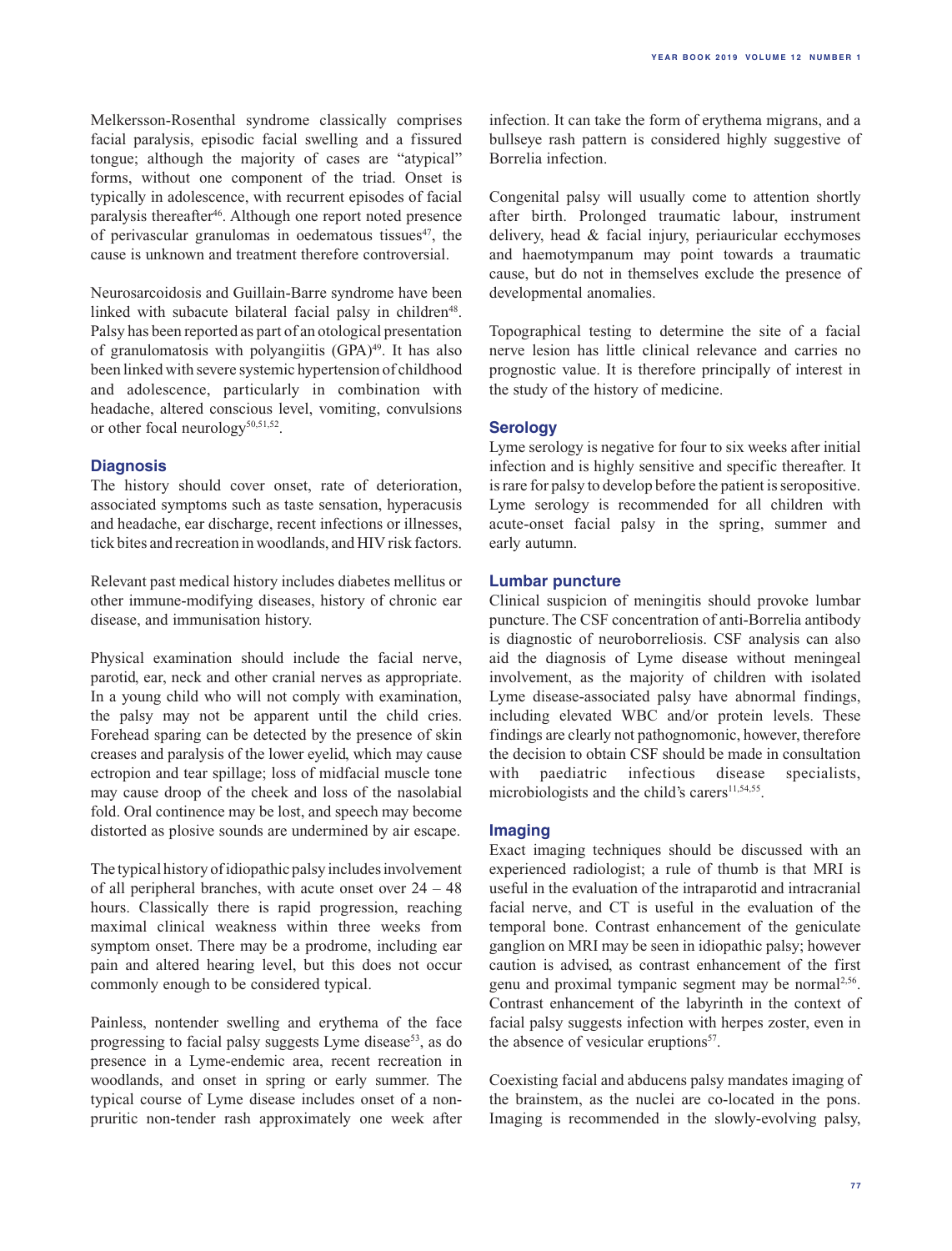and also with those individuals showing a typical onset of idiopathic palsy but failing to show any improvement at six months $58$ .

Presence of forehead sparing (facial palsy with preserved temporal branch function) mandates imaging. Facial movement may be voluntary or emotional in origin, and the lower motor neurone pathway is common to both. Dissociation of voluntary facial movement from emotional movement therefore suggests a supratentorial problem and mandates imaging.

Imaging is also indicated if clinical findings suggest cholesteatoma, chronic otitis media, mastoiditis, temporal bone trauma or neoplasia.

# **Electrophysiology**

Electrophysiological tests can determine the extent of facial nerve dysfunction, and therefore do have prognostic value. They may also assist in determining when surgical decompression may be recommended and when facial reanimation should be considered. If performed in series, they may allow monitoring of recovery, and so may guide management. In the case of palsy noticeable shortly after birth, electrophysiology can help distinguish between traumatic and congenital lesions.

In the first few days after onset of palsy, assessment of the blink reflex (via stimulation of the supraorbital nerve and the trigeminofacial reflex pathway) can confirm the peripheral location of the lesion, and assess the degree of  $axonal conduction block, thereby holding proposition values<sup>59</sup>.$ 

Electroneuronography (ENoG, also known as a motor nerve conduction study) compares nerve conduction between the two sides, and therefore requires a functioning contralateral nerve. The main trunks are stimulated at the stylomastoid foramen, and compound muscle action potentials (CMAPs) are detected at the nasolabial fold. Their amplitude in comparison to the unaffected side estimates the degree of axonal loss<sup>59</sup>. Wallerian degeneration normally begins within 3 days, CMAPs generally reach their minimum level between 7 and 14 days post-onset – hence ENoG is most useful between 3 and 21 days post-onset. An amplitude reduction of 95% or more within this window is associated with a poor prognosis<sup>59,60,61</sup>.

Electromyography (EMG) is more useful than ENoG in cases of delayed paralysis and can be used in bilateral palsy. The patient is asked to attempt facial movement, and motor unit potentials are measured in the orbicularis oris and orbicularis oculi muscles. Fibrillation potentials are

seen in the context of Wallerian degeneration, and polyphasic potentials indicate early reinnervation although, in this situation, clinically obvious muscle movements may not occur for another three months. Electrical silence is a poor prognostic indicator.

## **Classification**

Several classifications of nerve injury exist; the most commonly used are the Seddon and Sunderland classifications<sup>62</sup>

## **Treatment**

Treatment should be guided by the pathophysiology, severity and timescale of the palsy. In all cases, the patient and their carers should understand the importance of eye care. If the patient is unable fully to close their eye, they are at risk of corneal abrasion, and should be treated with artificial lubricants during the day, and ointment and patches at night. Taping the eyelid is no longer advised, owing to the possibility of the tape slipping and abrading the cornea. Further measures are not usually required in the acute setting; tarsorrhaphy and gold weight implantation may be required if the palsy is prolonged.

# **Idiopathic (Bell's) palsy**

Direct evidence is poor in the paediatric population, as there are no high-quality trials, however the prognosis is generally favourable63,64. The mainstay of treatment in adults is early administration of oral steroid – a recommendation supported by several high-quality trials<sup>65,66,67,68,69,70,71</sup> and meta-analyses<sup>72,73,74,75,76</sup>. Trials have reached differing conclusions on the merits of antiviral agents administered with steroid therapy; antiviral monotherapy was found to be no better than placebo.

In the absence of high-quality evidence in children, national bodies and learned societies recommend early intervention with oral steroid. A typical regime might be Prednisolone 2mg/kg od (maximum 60mg) starting within 3 days of symptom onset, continuing for 5 days, followed by a short taper<sup>77</sup>.

Although large well-regarded clinical trials have not found additional benefit with added antiviral therapy, some trials have found benefit, particularly for (adult) patients with severe palsy<sup>68</sup>. Some bodies therefore also suggest combining steroid therapy with an oral antiviral such as valaciclovir 20mg/kg (maximum 1g) tds for 7 days. Expert opinion has not reached consensus on this point<sup>77</sup>.

## **Ramsay-Hunt syndrome**

Patients with herpes zoster oticus should be treated with antiviral therapy and oral steroid.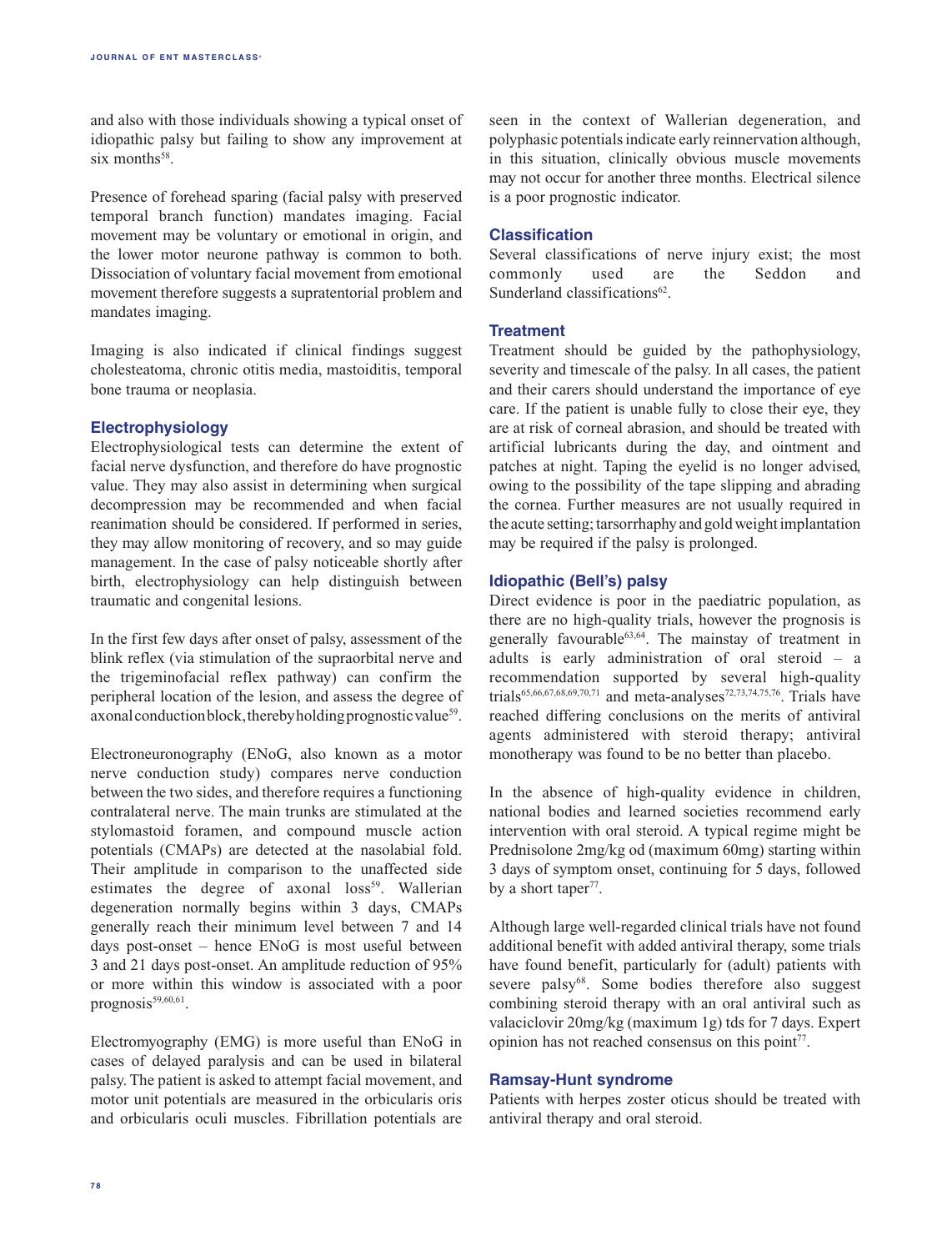# **Other infections**

AOM and neuroborreliosis should be managed according to local protocols, in consultation with expert microbiologists. Borrelia is often treated with doxycycline, or with amoxicillin plus cefuroxime.

# **Surgical intervention**

There are no high-quality studies concerning early surgical management of facial palsy in children. One noncontrolled study in adults evaluated surgical decompression of the labyrinthine segment via a middle cranial fossa approach, showing benefit in patients with severe palsy (defined as  $\geq 90\%$  reduction in CMAPs on electrophysiology)78. Another study reported that early surgical decompression was not associated with improved recovery but was associated with reduction in future episodes of palsy79. Guidance from the American Academy of Neurology in 200180 and AAO-HNS in 201381 do not recommend surgical decompression, owing to the paucity of high-quality evidence and the potential for surgical complications.

Children with congenital or permanent palsy may be offered surgical intervention, either for static appearance or reanimation<sup>82,83</sup>. Static procedures aim to achieve oral and labial symmetry at rest; reanimation techniques aim to allow some facial expression. These techniques cannot restore normal function, although even a modest improvement may be of great psychological benefit $83,84,85,86,87$ . The timing of such procedures is best decided in a multidisciplinary team.

## **Prognosis**

True congenital facial palsy has a relatively poor prognosis, owing to underdevelopment of crucial structures. Conversely, perinatally-acquired traumatic palsy has a good prognosis, with nearly all studied patients showing some improvement over time<sup>88</sup>.

Most studies have investigated the prognosis of idiopathic palsy, and observational studies of children have been conducted. Overall, the current literature finds that the majority of children recover with minimal or no dysfunction, and that likelihood of complete recovery correlates with severity, with partial/incomplete palsies more likely to recover to normal function than dense/ complete palsies. Typically, improvement is seen within six months $88,89,90,91$ . The largest cohort of children studied to date was 463, within an overall cohort of 2570 in the 25-year Copenhagen study; 90% of children recovered full facial function<sup>88</sup>.

Prognosis is generally more favourable if some recovery is seen within 21 days of onset<sup>92</sup>. If no improvement has been seen within 4 months, a diagnosis of idiopathic palsy should be questioned, and confirmatory investigations arranged<sup>93</sup>. Severe lesions, requiring extensive axonal regrowth, are more likely to lead to axonal misdirection, and thereby synkinesis or "crocodile tears".

The House-Brackmann grading system is intended to be a shorthand for severity, and thereby provide prognostic information. Although the literature bears this out, one study (in adults) has suggested that muscle electrophysiology provides superior prognostication, particularly in more severe cases<sup>94</sup>.

Work is underway to determine reliable prognostic thresholds based on electrophysiology. One study reports that, of those (adult) patients with CMAPs >30% of normal, 84% recovered normal facial function<sup>95</sup>. CMAPs <10% of normal are generally agreed to represent poor prognosis, although even in this group up to one-third of patients may show near-complete recovery $91$ . There are no recent studies evaluating surgical decompression; those conducted 30–40 years ago agreed that surgical intervention was unlikely to alter prognosis, and carried significant  $risks^{91,95,96}$ .

Recurrence of idiopathic palsy is unusual in all age groups, and should provoke further investigation, including imaging and serial blood pressure measurement<sup>51</sup>. One series reported a 6% recurrence rate (11 of 182 children), of which two cases were associated with Melkersson-Rosenthal syndrome<sup>97</sup>.

## **Key points**

- Idiopathic (Bell's) palsy is the most common cause of acquired facial palsy in childhood.
- • Other important causes of acquired palsy include hypertension and Lyme disease.
- • The anatomy of the childhood facial nerve accounts for its vulnerability during birth trauma.
- Imaging and electrophysiology are the most valuable investigations.
- • The prognosis of idiopathic palsy in childhood is generally good.
- Treatment involves supportive measures, particularly eye care, oral steroid therapy and possibly antiviral therapy. Most evidence for this comes from studies conducted in adults.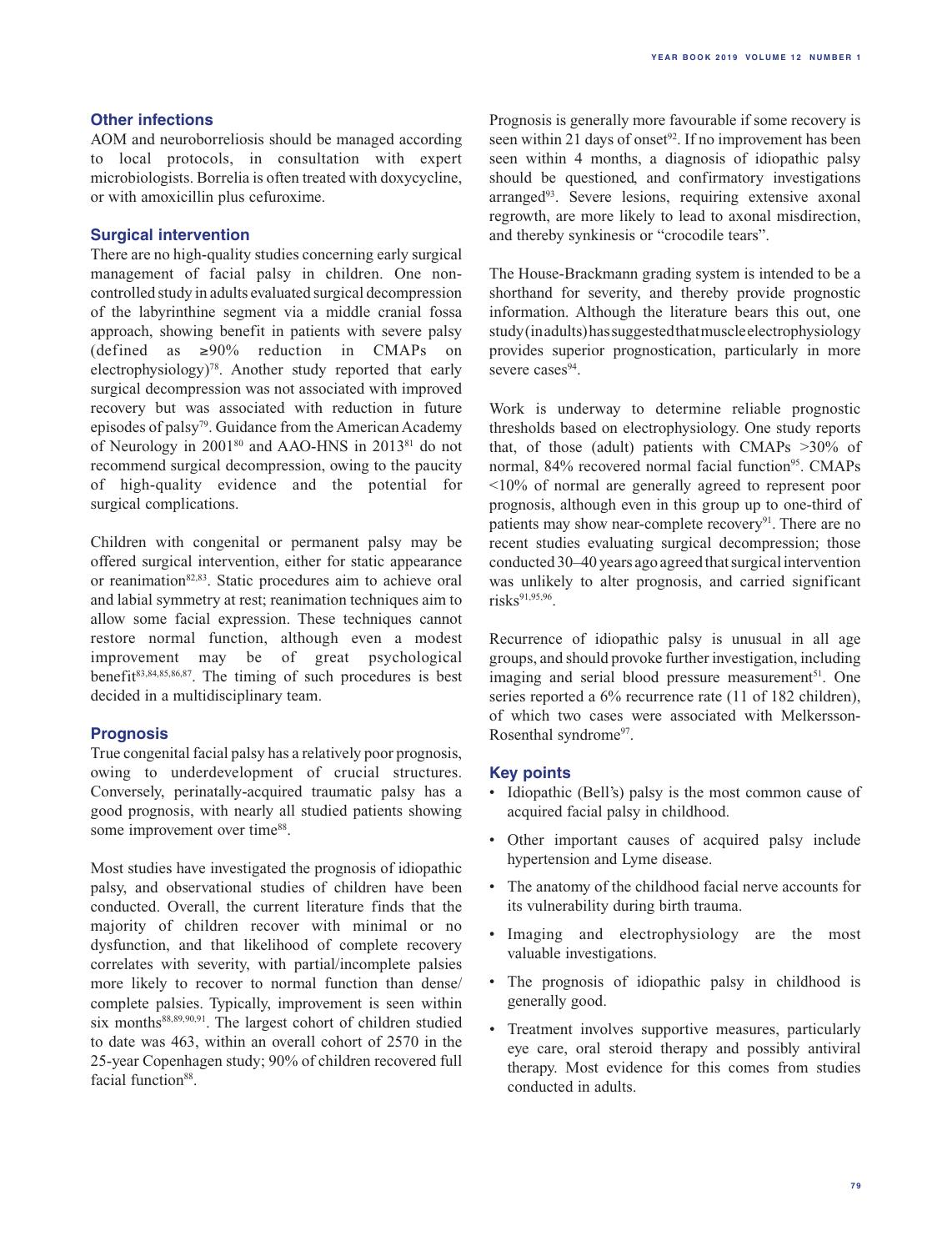## **References**

- 1. May M, Fria TJ, Blumenthal F, Curtin H. Facial paralysis in children: differential diagnosis. Otolaryngol Head Neck Surg 2004; 131:452- 6.
- 2. Jackson CG, von Doersten PG. The facial nerve. Current trends in diagnosis, treatment, and rehabilitation. Med Clin North Am 1999; 83:179-195.
- 3. Khine H, Mayers M, Avner JR, et al. Association between herpes simplex virus-1 infection and idiopathic unilateral facial paralysis in children and adolescents. Pediatr Infect Dis J 2008; 27:468-9.
- 4. Hilsinger RL Jr, Adour KK, Doty HE. Idiopathic facial paralysis, pregnancy, and the menstrual cycle. Ann Otol Rhinol Laryngol 1975; 84:433-42.
- 5. Kanerva M, Nissinen J, Moilanen K, et al. Microbiologic findings in acute facial palsy in children. Otol Neurotol 2013 Sep;34(7):e82-7.
- 6. Baringer JR. Herpes simplex virus and Bell palsy. Ann Intern Med 1996; 124:63-5.
- 7. Schirm J, Mulkens PS. Bell's palsy and herpes simplex virus. APMIS 1997; 105:815-823.
- 8. Murakami S, Mizobuchi M, Nakashiro Y, et al. Bell palsy and herpes simplex virus: identification of viral DNA in endoneurial fluid and muscle. Ann Intern Med 1996; 124:27-30.
- 9. Pollack, R, Brown, L. Facial paralysis in otitis media. In: Disorders of the facial nerve: Anatomy, diagnosis, and management, Graham, M, House, W (Eds), Raven Press, New York 1982.
- 10. Cook SP, Macartney KK, Rose CD, et al. Lyme disease and seventh nerve paralysis in children. Am J Otolaryngol 1997; 18:320-323.
- 11. Christen HJ, Bartlau N, Hanefeld F, et al. Peripheral facial palsy in childhood – Lyme borreliosis to be suspected unless proven otherwise. Acta Paediatr Scand 1990; 79:1219-1224.
- 12. Smouha EE, Coyle PK, Shukri S. Facial nerve palsy in Lyme disease: evaluation of clinical diagnostic criteria. Am J Otol 1997; 18:257-261.
- 13. Clark JR, Carlson RD, Sasaki CT, et al. Facial paralysis in Lyme disease. Laryngoscope 1985; 95:1341-1345.
- 14. Ackermann R, Hörstrup P, Schmidt R. Tick-borne meningopolyneuritis (Garin-Bujadoux, Bannwarth). Yale J Biol Med 1984; 57:485-490.
- 15. Pachner AR, Steere AC. The triad of neurologic manifestations of Lyme disease: meningitis, cranial neuritis, and radiculoneuritis. Neurology 1985; 35:47-53.
- 16. Christen HJ. Lyme neuroborreliosis in children. Ann Med 1996; 28:235-240.
- 17. Murr AH, Benecke JE Jr. Association of facial paralysis with HIV positivity. Am J Otol 1991; 12:450-451.
- 18. Morgan M, Nathwani D. Facial palsy and infection: the unfolding story. Clin Infect Dis 1992; 14:263-271.
- 19. Folayan MO, Arobieke RI, Eziyi E, et al. Facial nerve palsy: analysis of cases reported in children in a suburban hospital in Nigeria. Niger J Clin Pract 2014; 17:23-27.
- 20. Roob G, Fazekas F, Hartung HP. Peripheral facial palsy: etiology, diagnosis and treatment. Eur Neurol 1999; 41:3-9.
- 21. Bitsori M, Galanakis E, Papadakis CE, Sbyrakis S. Facial nerve palsy associated with Rickettsia conorii infection. Arch Dis Child 2001; 85:54-55.
- 22. Hwang GH, Jung JY, Yum G, Choi J. Tuberculous otitis media with facial paralysis combined with labyrinthitis. Korean J Audiol 2013; 17: 27-29.
- 23. Hadfield PJ, Shah BK, Glover GW. Facial palsy due to tuberculosis: the value of CT. Laryngol Otol 1995; 109: 1010-1012.
- 24. Falco NA, Eriksson E. Facial nerve palsy in the newborn: incidence and outcome. Plast Reconstr Surg 1990; 85: 1–4.
- 25. Smith JD, Crumley RL, Harker LA. Facial paralysis in the newborn. Otolaryngol Head Neck Surg 1981; 89: 1021–1024.
- 26. Jankauskien A, Azukaitis K. Congenital unilateral facial nerve palsy as an unusual presentation of BOR syndrome. Eur J Pediatr 2013; 172:273-275.
- 27. Kremer H, Kuyt LP, van den Helm B, et al. Localization of a gene for Möbius syndrome to chromosome 3q by linkage analysis in a Dutch family. Hum Mol Genet 1996; 5:1367-1371.
- 28. Verzijl HT, van der Zwaag B, Lammens M, et al. The neuropathology of hereditary congenital facial palsy vs Möbius syndrome. Neurology 2005; 64:649-653.
- 29. Verzijl HT, van den Helm B, Veldman B, et al. A second gene for autosomal dominant Möbius syndrome is localized to chromosome 10q, in a Dutch family. Am J Hum Genet 1999; 65:752-6.
- 30. Verzijl HT, van der Zwaag B, Cruysberg JR, Padberg GW. Möbius syndrome redefined: a syndrome of rhombencephalic maldevelopment. Neurology 2003; 61:327-333.
- 31. Cattaneo L, Chierici E, Bianchi B, et al. The localization of facial motor impairment in sporadic Möbius syndrome. Neurology 2006; 66:1907-1912.
- 32. Hanissian AS, Fuste F, Hayes WT, Duncan JM. Möbius syndrome in twins. Am J Dis Child 1970; 120:472-475.
- 33. Strömland K, Sjögreen L, Miller M et al. Möbius syndrome: a Swedish multidiscipline study. Eur J Paediatr Neurol 2002; 6: 35-45.
- 34. MacKinnon S, Oystreck DT, Andrews C, et al. Diagnostic distinctions and genetic analysis of patients diagnosed with moebius syndrome. Ophthalmology 2014; 121:1461-1468.
- 35. Slee JJ, Smart RD, Viljoen DL. Deletion of chromosome 13 in Moebius syndrome. J Med Genet 1991; 28: 413–414.
- 36. Berker N, Acaroglu G, Soykan E. Goldenhar's syndrome (oculoauriculo-vertebral dysplasia) with congenital facial nerve palsy. Yonsei Med J 2004; 45: 157–160.
- 37. Caksen H, Odabas D, Tuncer O et al. Review of 35 cases of asymmetric crying facies. Genet Couns 2004; 15: 159–165.
- 38. Shah UK, Ohlms LA, Neault MW et al. Otologic management in children with the CHARGE association. Int J Pediatr Otorhinolaryngol 1998; 44: 139–147.
- 39. Bauer PW, Wippold FJ 2nd, Goldin J, Lusk RP. Cochlear implantation in children with CHARGE association. Arch Otolaryngol Head Neck Surg 2002; 128: 1013–1017.
- 40. Lee D, Honrado C, Har-El G, Goldsmith A. Pediatric temporal bone fractures. Laryngoscope 1998; 108: 816-821.
- 41. Lilleyman JS, Anoniou AG, Sugden PJ. Facial nerve palsy in acute leukaemia. Scand J Haematol 1979; 22: 87-90.
- 42. Zappia JJ, Bunge FA, Koopmann CF Jr, McClatchey KD. Facial nerve paresis as the presenting symptom of leukaemia. Int J Pediatr Otorhinolaryngol 1990; 19: 259-264.
- 43. Durve DV, Kanegaonkar RG, Albert D, Levitt G. Paediatric rhabdomyosarcoma of the ear and temporal bone. Clin Otolaryngol 2004; 29: 32-37.
- 44. Jan MM. Facial paralysis: a presenting feature of rhabdomyosarcoma. Int J Pediatric Otorhinolaryngol 1998; 46: 221-224.
- 45. Holoborow CA, White LL. Embryonic sarcoma (rhabdomyosarcoma) of the nasopharynx presenting with facial palsy. J Laryngol Otol 1958; 72: 157-165.
- 46. Levenson MJ, Ingerman M, Grimes C, Anand KV. Melkersson-Rosenthal syndrome. Arch Otolaryngol 1984; 110:540-542.
- 47. Hornstein OP, Stosiek N, Schönberger A, Meisel-Stosiek M. Classification and scope of clinical variations of Melkersson-Rosenthal syndrome. Z Hautkr 1987; 62(20):1453-1466, 1471-1475.
- 48. Teller DC, Murphy TP. Bilateral facial paralysis: a case presentation and literature review. J Otolaryngol 1992; 21:44-47.
- 49. Atula T, Honkanen V, Tarkkanen J, Jero J. Otitis media as a sign of Wegener's granulomatosis in childhood. Acta Otolaryngol suppl. 2000; 543: 48-50.
- 50. Jörg R, Milani GP, Simonetti GD, et al. Peripheral facial nerve palsy in severe systemic hypertension: a systematic review. Am J Hypertens 2013; 26:351-356.
- 51. Lloyd AV, Jewitt DE, Still JD. Facial paralysis in children with hypertension. Arch Dis Child 1966; 41:292-294.
- 52. Harms MM, Rotteveel JJ, Kar NC, Gabreels FJ. Recurrent alternating facial paralysis and malignant hypertension. Neuropediatrics 2000; 31: 318-320.
- 53. Markby DP. Lyme disease facial palsy: differentiation from Bell's palsy. BMJ 1989; 299:605-606.
- 54. Belman AL, Reynolds L, Preston T, et al. Cerebrospinal fluid findings in children with Lyme disease-associated facial nerve palsy. Arch Pediatr Adolesc Med 1997; 151:1224-1228.
- 55. Shapiro ED, Gerber MA. Lyme disease and facial nerve palsy. Arch Pediatr Adolesc Med 1997; 151:1183-1184.